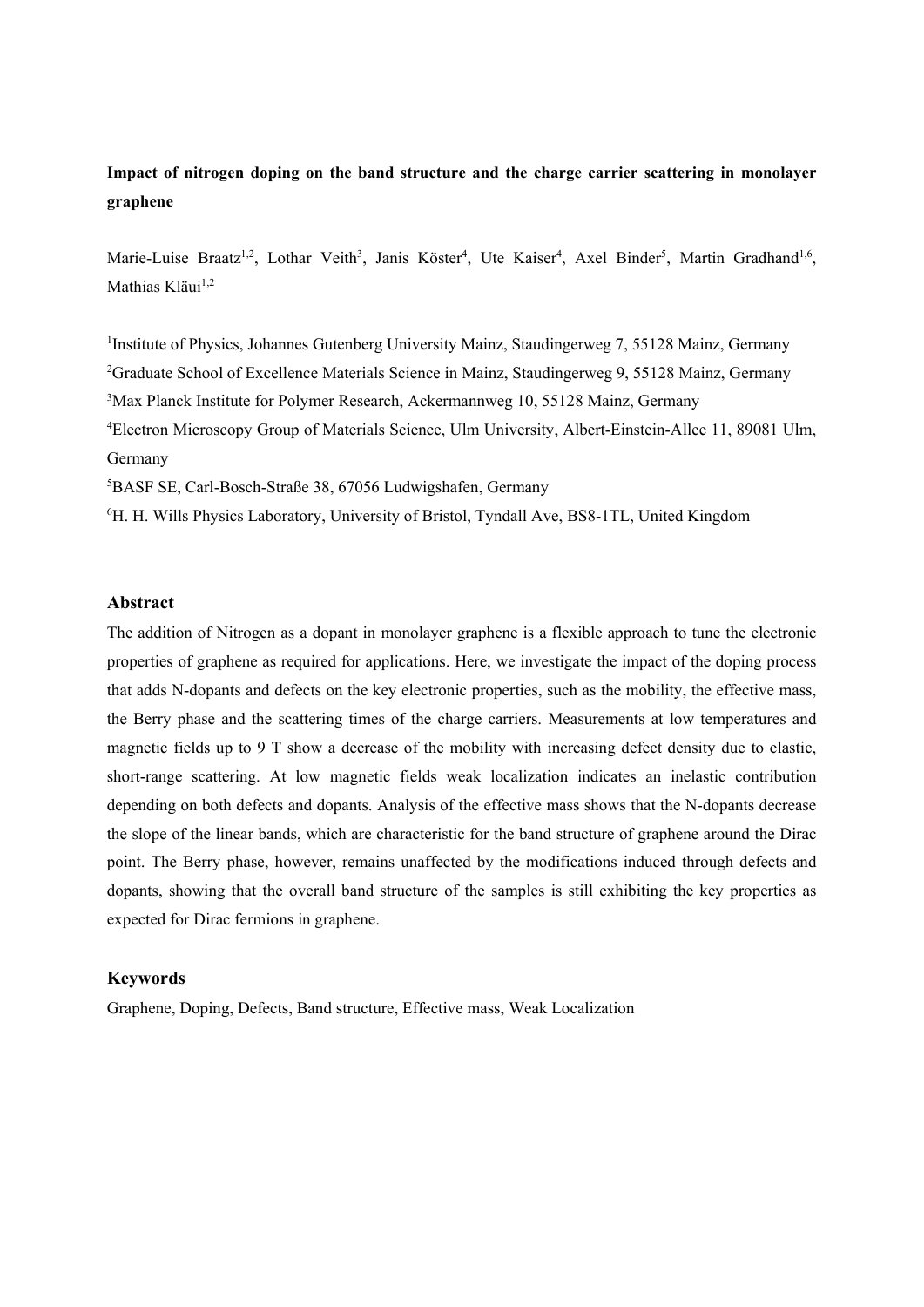#### **1. Introduction**

Doping graphene has become a well-established route to tailoring the material properties to the respective applications. First experiments using mainly nitrogen and boron [1,2] that started soon after the first experimental studies of pristine graphene [3,4] have showcased the extraordinary properties of graphene. Now the range of heteroatoms, both in theory and applications, has increased including among others phosphorus [5], sulfur [6], fluoride [7] and potassium [8]. Choosing nitrogen as a dopant has proven to be very useful for devices in fields, such as biosensing [9,10], batteries [11], catalysis [12] and more. Additionally, doping graphene can be used as a means to gain further insights into basic physical processes taking place in graphene. With exceptionally high levels of doping it is for instance possible to reach states beyond the van Hove singularity [13] to explore whether exotic ground states are stable under these conditions.

Other electronic properties of interest in the context of doping graphene are scattering mechanisms of the charge carriers and the emergence of an electronic band gap, which in turn is crucial for applications in transistor devices. However, other lattice modifications such as defects or deformations can also influence the observations made on doped graphene. These include for example holes, grain boundaries and strain. Another relevant effect is the unintentional adsorption of atoms and molecules from the air [14]. While many of these effects occur simultaneously as the doping processes introduce defects at the same time, the effects have not been clearly separated in terms of their impact on the electronic properties of doped graphene.

Here, we compare graphene samples with different levels of Nitrogen-doping up to 1%. Additionally, the doping process induces defects so we characterize the individual contributions on the band structure and scattering mechanisms. The effective mass and the Berry phase serve as a measure for the band structure while the weak localization (WL) is used to quantify the scattering times. With our measurements we determine which changes in the electronic and transport properties can be ascribed to which modifications in the graphene lattice.

#### **2. Materials and Methods**

The samples were prepared by chemical vapor deposition (CVD) where the nitrogen was incorporated into the lattice by varying the amounts of  $NH_3$  in comparison to the other precursors  $(H_2, CH_4)$  during the growth process (more details in the supplementary information) [15]. These differences in the amount of nitrogen, small variations of the pressure during growth and possibly inhomogeneities of the copper substrate lead to comparable samples with small variations regarding dopants and defects. The single shot high-resolution TEM image was acquired at the Cc/Cs-corrected Sub-Angström Low-Voltage Electron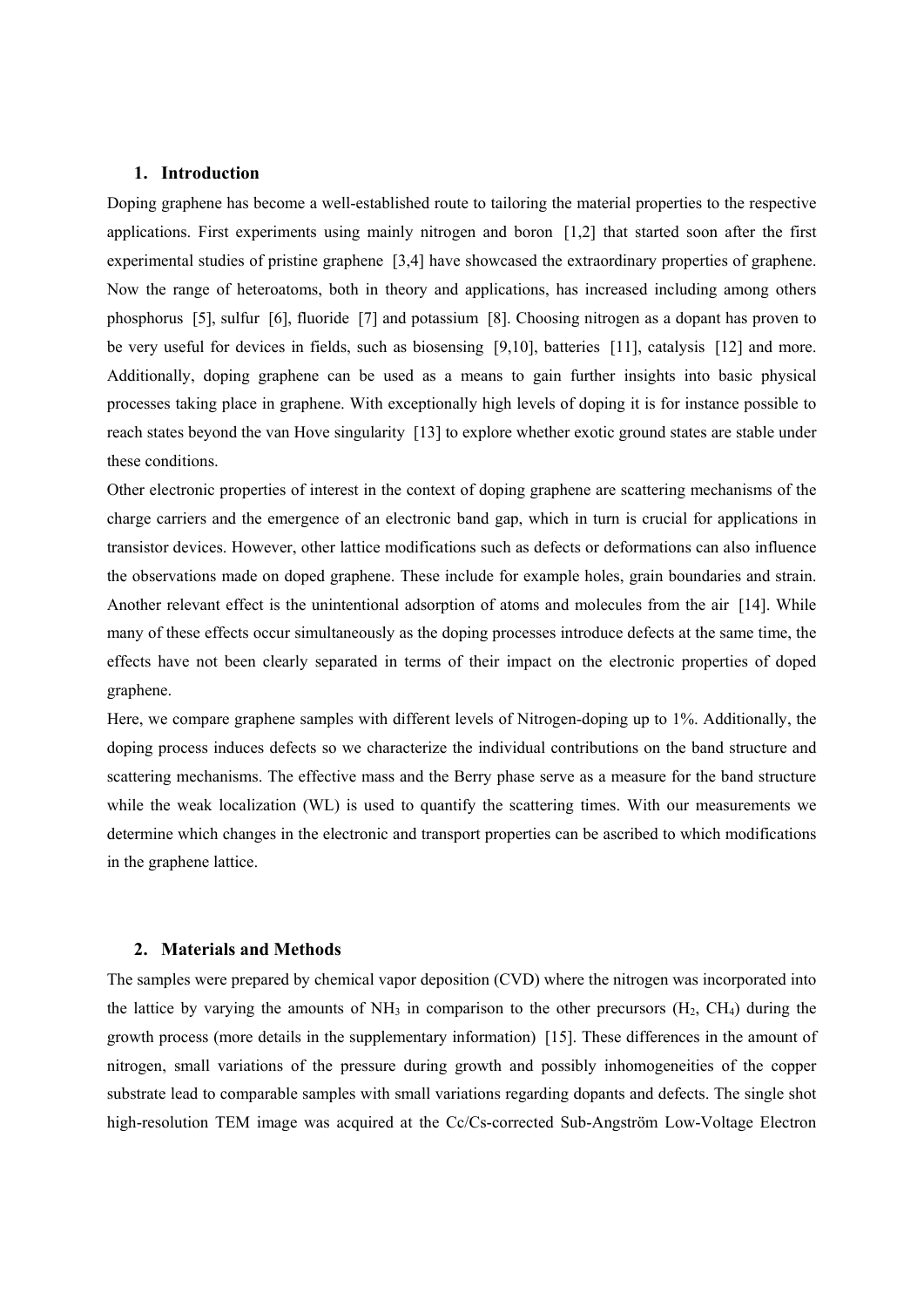microscope (SALVE) at an acceleration voltage of 80 kV. X-ray photoelectron spectroscopy (XPS) was performed at room temperature with a Kratos Axis Ultra DLD with a spot size of approx. 300x700 um and 20 spots measured per sample. For analysis a Voigt function and a Shirley background correction were used. For time-of-flight secondary ion mass spectrometry (ToF-SIMS) an IONTOF TOF.SIMS<sup>5</sup> NCS was used with  $Bi<sub>3</sub>$  at 30 keV as primary ions. Normalization of the results to the total ion count was



Figure 1: Comparison of the graphene samples with different levels of Nitrogen-doping. (a) Raman spectra (532 nm), offset for clarity. Inset: Average of the Full Width Half Maximum measured on different spots of the sample and the ratio of D-peak intensity to G-peak intensity. (b) 80 kV Cc/Cs-corrected high-resolution TEM image with bright atom contrast of sample C, magnified is a V2 (555-777) [20] divacancy marked by red circles.

performed to ensure comparability of the samples. The transfer followed the standard procedure of capping the graphene with polymethyl-methacrylate (PMMA), etching the copper by ammonium persulfate (3%), replacing it with water and transferring the graphene onto p-doped Si covered with 300 nm SiO2 [16]. Raman measurements were performed at room temperature with a 532 nm excitation laser. For the magnetoresistance measurements the samples were contacted with silverpaste in four-probe geometry. The measurements were performed in vacuum in a helium cryostat with temperatures down to 3 K. The magnetic fields of up to 9 T were applied perpendicular to the sample surface.

# **3. Results and Discussion**

#### **3.1 Characterization of doping level and defects**

The first step is to characterize the structure and doping level of the samples for which we apply selected methods. To check the structural quality, we first employ Raman spectroscopy, which shows the characteristic peaks for graphene (Fig. 1a, offset introduced for clarity) for the three samples we investigated (labeled A, B and C). For all samples, the graphene is determined to be monolayer by the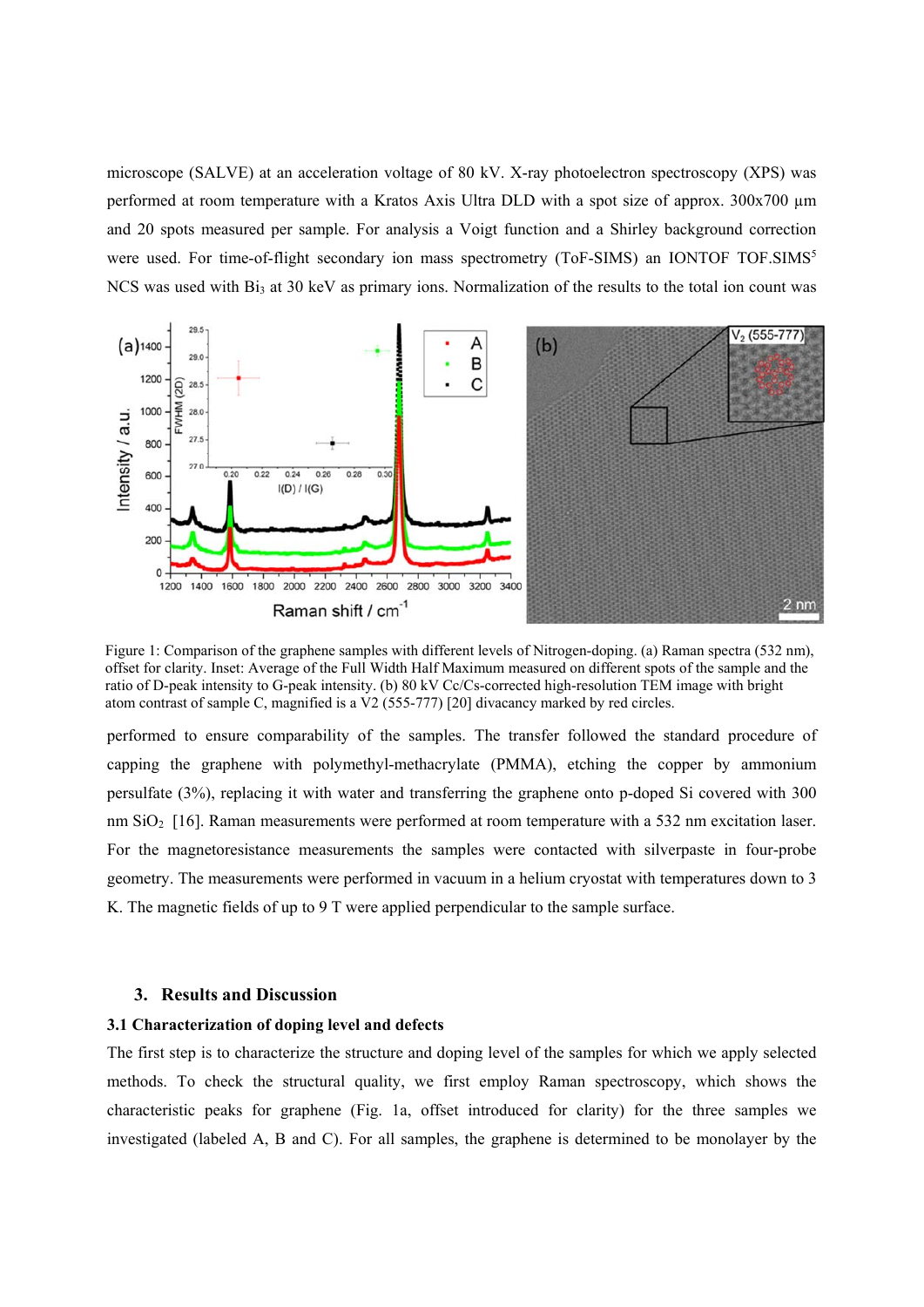| <b>Sample</b> | N concentration | $\mu_h/\mu_e$ | <b>Defect</b> |
|---------------|-----------------|---------------|---------------|
|               |                 |               | concentration |
|               | 0.23%           | 1.8           | lower         |
|               | 0.74%           | 2.7           | high          |
|               | 1.02%           | 1.5           | lowest        |

Table 1: Overview of the samples investigated including concentration of nitrogen dopants, ratio of hole- and electron mobility ( $\mu_h$  and  $\mu_e$ ) and qualitative defect concentration.

symmetric single-peak shape of the 2Dpeak  $[17,18]$  (at  $\sim 2679$  cm<sup>-1</sup>) and the intensity ratio of 2D and G peak (at  $\sim$ 2679  $cm^{-1}$ ) which is larger than 2 [19]. The position of the 2D- and the G-peak is used to demonstrate that there is no significant strain present in the samples [20] (more details in the supplementary information). The good

quality of the monolayers is confirmed by transmission electron microscopy (TEM). An exemplary image of sample C shows the individual atoms in the lattice where a defect corresponding to two missing carbon atoms [21] can easily be identified (Fig. 1b).

Next, we need to quantify the doping level of our samples. From x-ray photoelectron spectroscopy (XPS) we can evaluate the nitrogen concentration to be at 0.23% for sample A, 0.74% for sample B and 1.02% for sample C (Tab. 1). Via time-of-flight secondary ion mass spectrometry (ToF-SIMS) measurements we verify the observed trends in the doping levels. These measurements were performed on the graphene samples on the copper substrates (as grown) at 500°C to avoid contamination by adsorbates from air. Having established the N-doping levels, we finally also need to understand the concentration of the defects. While they could also be induced by the N-doping, they do not have to be directly proportional to the nitrogen concentration as the growth conditions vary. An example of a defect not directly related to the incorporation of dopants can be seen in Fig. 1b. Detailed Raman-analysis allows us to investigate the amount of defects present in the samples. The full width half maximum (FWHM) of the 2D-peak which has been shown to scale with the amount of defects present in the sample [22] is highest for sample B (Fig. 1a, inset). Another measure of defects is the intensity of the D-peak [23,24].

The ratio of the intensity of the D- and the G-peak is also highest for this sample (Fig. 1a, inset) confirming the high defect density of sample B. The higher  $I(D)/I(G)$ -value for sample C compared to sample A is likely due to the fact that the higher doping level in sample C increases the D-peak intensity even though the defect density is slightly higher for sample A as indicated by the 2D-peak shape.

## **3.2 Berry phase & effective mass of the charge carriers**

To relate the electrical properties and in particular the band structure to the differences found in the structure of the samples, we first study the magnetoresistance (MR) at various temperatures and gate voltages. The sheet resistance exhibits clear Shubnikov-de Haas oscillations [25] at high magnetic fields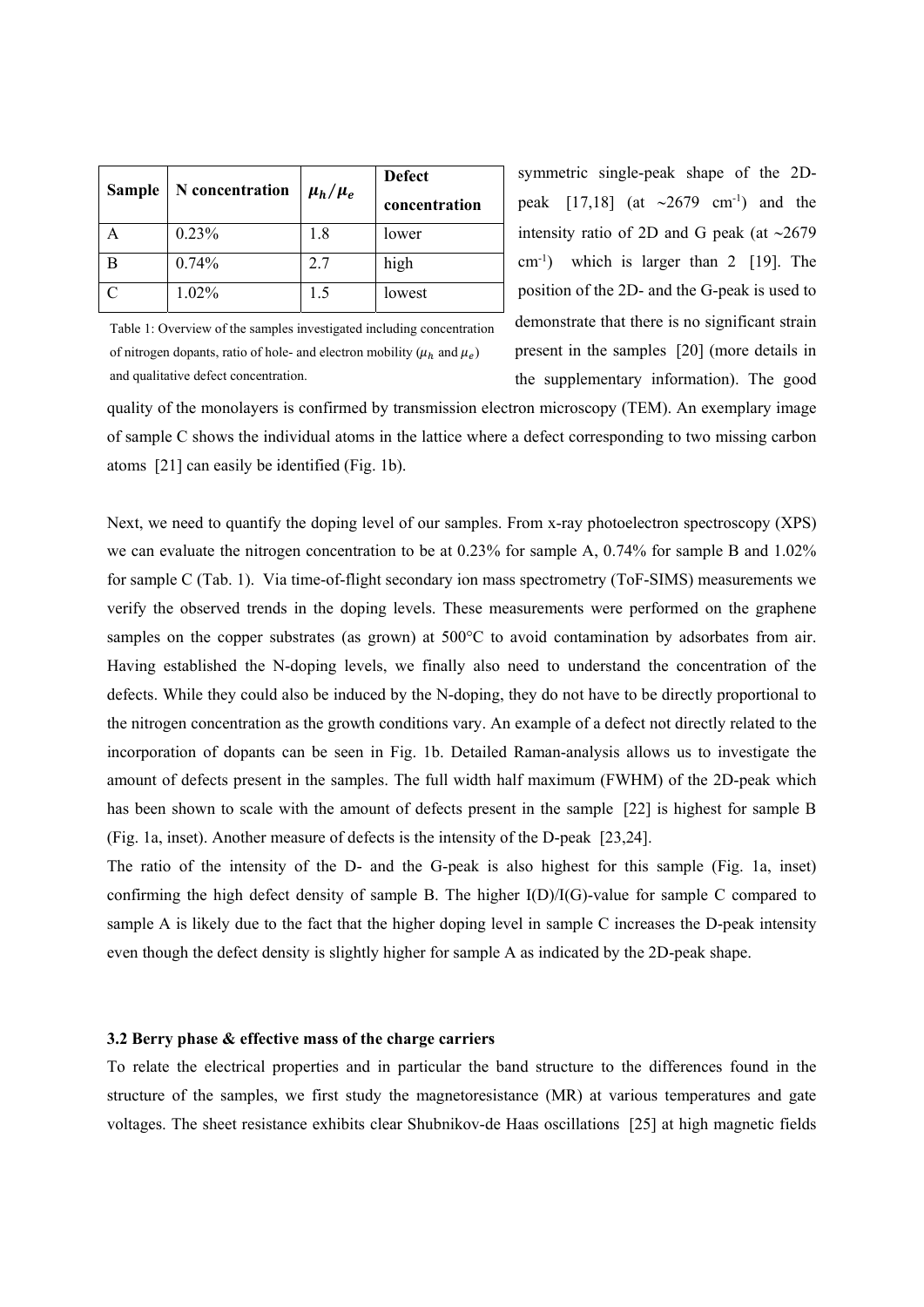up to 9 Tesla and up to 50 K (Fig. 2a). These oscillations occur when the position of the Landau levels change relative to the Fermi energy through the presence of a magnetic field perpendicular to the sample. The distinct oscillations confirm the overall good quality of the graphene since they would smear out otherwise and become indistinguishable.



Figure 2: (a) Magnetoresistance as a function of the magnetic field at 3 K for the sample A at  $\Delta V_g = -35V$ , Inset: Subtraction of the parabolic background at different gate voltages (all hole transport side) shows clear Shubnikov-de Haas oscillations. (b) Berry phase at different charge carrier densities for different levels of N-doping.

To check for the typical electronic properties of graphene, namely the linear dispersion relation with a zero bandgap and vanishing mass at the Dirac point, we take a closer look at the Berry phase  $\beta$  (Fig. 2b). By subtracting the parabolic background (Fig. 2a, inset) the Berry phase can be extracted from the positions of the resistance oscillations in the magnetic field via a Landau fan diagram. While materials like two-dimensional electron gases (2DEGs) or even bilayer graphene exhibit a trivial Berry phase of 0 or 1 in units of  $2\pi$ , graphene, due to its peculiar band structure, has a nontrivial Berry phase of 0.5. Here we show that it holds true independent of charge carrier density, doping level and amount of defects, so no sizable band gap is opened by either of these modifications within the experimental limits explored here. While calculations have shown gaps for different dopants, they are based on smaller unit cells equaling higher doping levels [26–28]. A key finding of these results is that to enable the application of doped graphene in transistor or other devices that require a band gap, one would need to explore a higher doping regime.

Having established that we have Dirac fermion-type charge carriers in all our samples, we proceed with the analysis of the band structure by taking a closer look at the effective mass of the charge carriers for the differently doped samples. By fitting the temperature dependence of the amplitude of the Shubnikov-de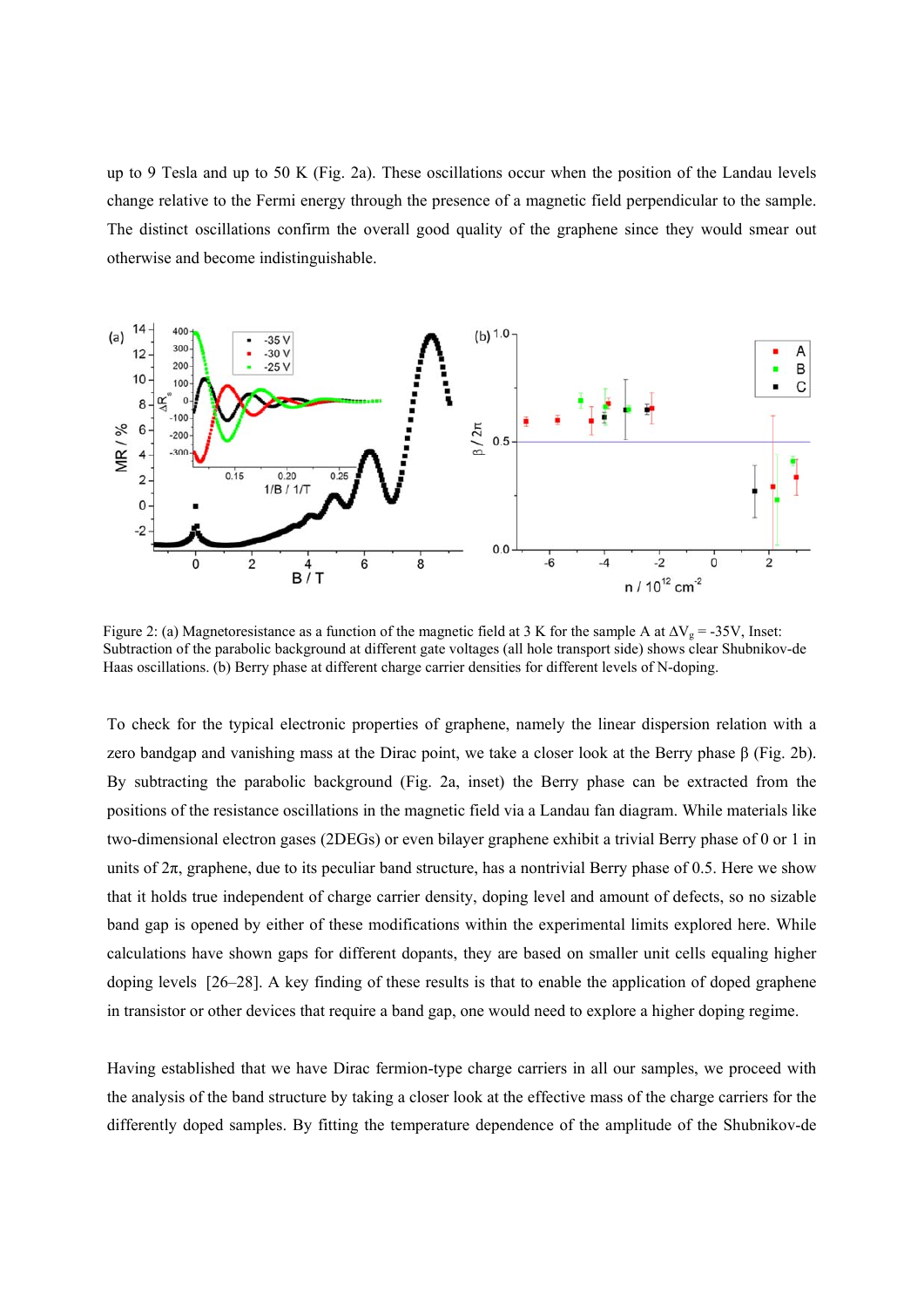

Figure 3: Effective mass of the charge carriers at different charge carrier densities for different levels of N-doping.

Haas oscillations  $\Delta R$  with the Lifshitz-Kosevich theory [29,30], the effective mass  $m^*$  of the charge carriers can be extracted from  $\Delta R \propto$  $\chi$ /sinh  $\chi$  with  $\chi = (2 \pi^2 k T m^*)/( \hbar e B)$  as shown in Fig. 3. Looking at the individual samples, the values follow the theoretical prediction of  $m^* \propto \sqrt{n}$  indicating that the bands dominating the transport are indeed linear in kspace for the energy region probed as inferred from the calculation of the Berry phase [31,32]. They are also in good agreement with what has previously been measured for monolayer

graphene: for very small charge carrier densities, the effective mass has been shown to be as small as 0.01 me [33] while for comparable and slightly larger charge carrier densities it has been measured to be between 0.035 and 0.04 me [32]. Comparing now the differently doped samples, one notes that the effective mass depends mainly on the amount of nitrogen and not on the amount of defects. This leads to the conclusion that the dopants, which add further charge carriers to the system, influence the band structure more strongly than the defects. While the linear bands are preserved, the slope of these bands is reduced by larger concentrations of nitrogen. The additional N atoms are thus reducing the Fermi velocity of the charge carriers.



**3.3 Charge carrier mobility** 

Figure 4: Charge carrier mobility from Hall measurements as a function of charge carrier density at 3 K for different levels of N-doping.

Having established the electronic properties, our next step is to check the effect of the doping on the charge transport properties and especially the different scattering mechanisms of the charge carriers. We compare the charge carrier mobility of the different samples extracted by two different methods at different gate voltages and temperatures. We see a clear inverse correlation of mobility and the defect density: sample B exhibits a significantly lower mobility than the other two samples while having a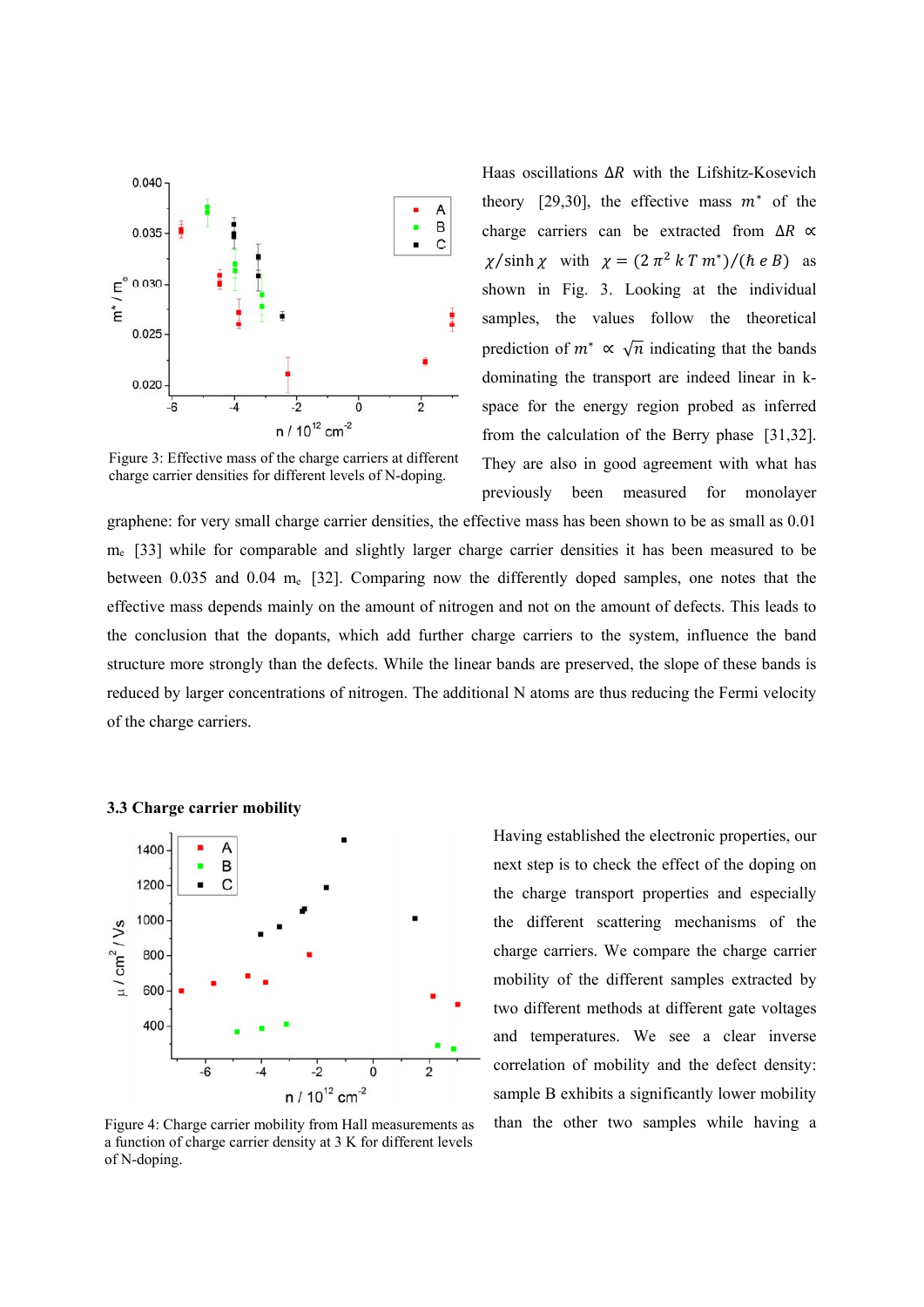higher defect density (Fig. 4). Both Hall measurements as well as backgate sweeps show that this relation holds true over the whole charge carrier density- and temperature range (more details in the supplementary information). The observed decrease of mobility with increasing charge carrier concentration can be fitted



Figure 5: Phase coherence time and scattering time (a) at different charge carrier densities for different N-doping levels corresponding to samples A, B and C at 3 K and (b) at different temperatures at  $\Delta V_g = -52$  V and +24 V for sample A.

well with a  $1/n$  - dependence. This is typical for short-range scattering which is mostly caused by vacancies, dislocations or other neutral defects [34]. Furthermore, the asymmetry between the mobility of the electrons and holes, which has been shown to correlate with the amount of defects [35], is also increased for the sample B (Tab.. 1). The ratio of hole and electron mobility is 2.7 for sample B, yet only 1.8 and 1.5 for samples A and C respectively confirming a lower defect density in these samples.

### **3.4 Phase coherence and scattering times**

As highlighted so far, our N doped graphene samples exhibit the characteristics of the linear dispersion, including the vanishing effective mass, the divergence of the mobility as well as the non-trivial phase arising from the physics at the Dirac points. All those results compare well with the existing literature [32,36] broadening the scope concerning the different effects of doping and defects and are internally consistent albeit only weakly dependent on the N-doping level. Only for the effective mass a correlation between the N-doping concentration was visible with a higher doping leading to a reduction of the Fermi velocity. In contrast, the Berry phase was neither affected by the doping nor in fact other defects across the samples pointing to the similarity across the samples with marginal effects on the induced gap around the Dirac point. On the other hand, the mobility was clearly correlated with defect level related to the purity of the samples beyond the N-doping.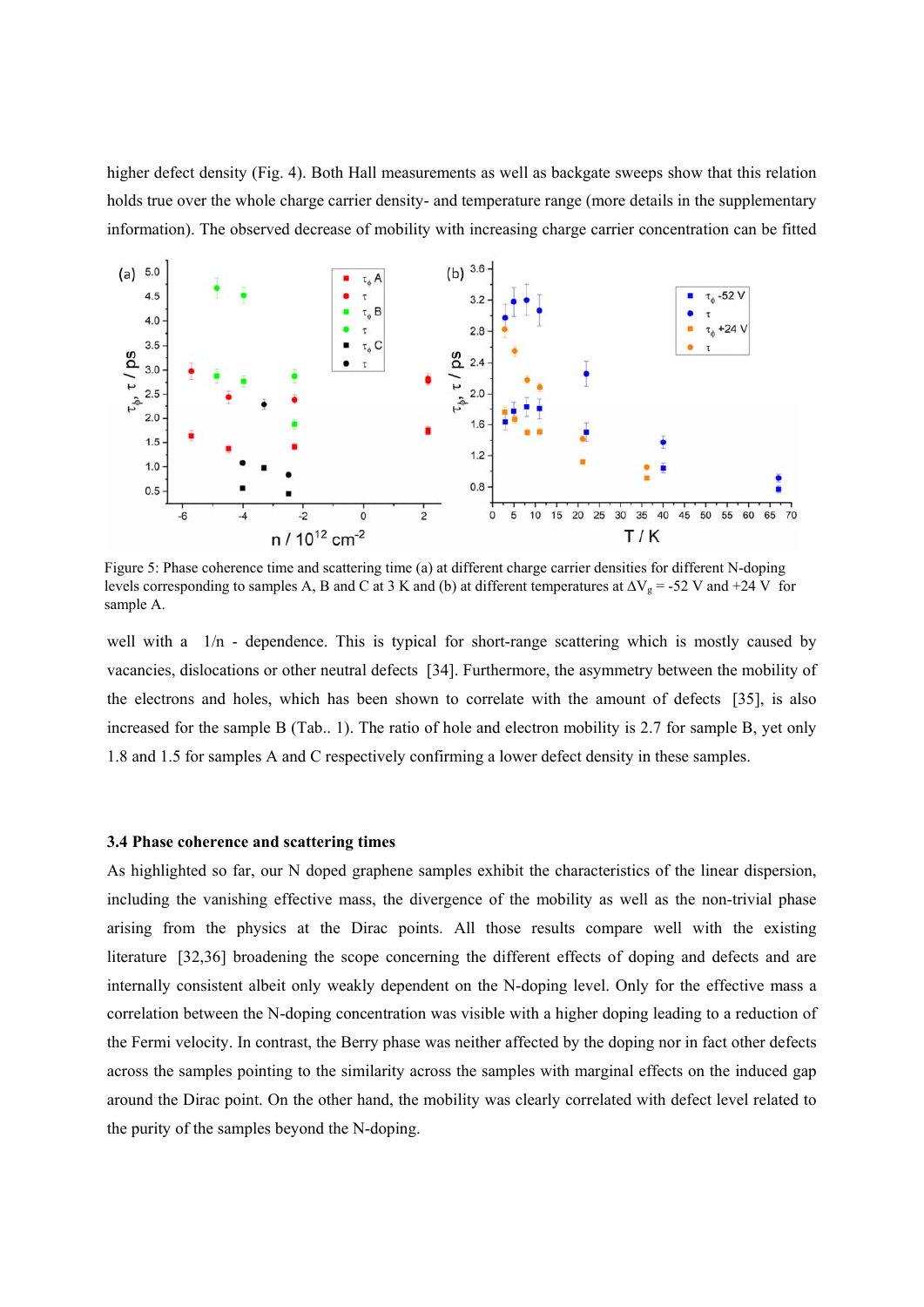To better understand the different scattering mechanisms playing the dominant role in our samples, we analyze the MR at low magnetic fields. As has been shown previously [37] localized N substitutional impurities predominantly serve as elastic intervalley scatterers where the scattering rate should scale with the impurity concentration. At the same time this contribution was argued to depend on temperature only weakly while the phase relaxation time, mainly capturing inelastic processes scales more dominantly with the temperature [38]. Here, we aim to put a similar analysis to the test for our samples which, as discussed above, show all the standard signatures of the Dirac band structure. As shown in Fig. 2a, a clear weak localization (WL) peak [39] is visible in all the samples for fields below 1 T. Generally, in 2D-systems, weak antilocalization (WAL) would be expected due to coherent backscattering but a stronger intervalley scattering, which breaks the chiral symmetry, restores the WL [39,40]. We fit the magnetoresistance for fields up to 0.3 T with a model that considers the phase coherence time  $\tau_{\phi}$  and a generalized scattering time  $\tau$  that includes both inter- and intravalley scattering [16]:

$$
\Delta R(B) = -\frac{2 e^2 \rho_s^2}{\pi h} \left[ F\left( dB \tau_\phi \right) - F\left( dB \tau \right) \right]
$$

with  $d = (4eD/\hbar)$ , D the diffusion constant,  $F(z) = \ln(z) + \Psi(1/2 + 1/z)$  and  $\Psi(z)$  the digamma function. This model captures the essential behavior of WL in graphene while relying only on the two parameters scattering time and phase coherence time. The temperature dependence shows an increase for both parameters for decreasing temperatures and a saturation in both phase coherence and scattering time around 10 K (Fig. 5b). For  $\tau_{\phi}$  this agrees well with previous reports for the general dependence and with respect to the saturation for temperatures below 10 K, which is attributed to either scattering from substrate impurities and air [41] or increased electron-electron interaction [38,42]. However, for  $\tau$  a very similar temperature dependence is found which prohibits the conventional interpretation as arising from impurity scattering [43,44]. Nevertheless, it has been shown previously that for cases where elastic impurity scattering is not the dominant source of scattering that both times share the same temperature dependence [45]. Similarly, the phase coherence time is lower than the scattering time  $\tau$ , indicating the dominance of the inelastic scattering over potential elastic impurity scattering, as well. Both  $\tau_{\phi}$  and  $\tau$ decrease slightly with the charge carrier density (Fig. 5a) which can be attributed to increased electronhole puddles near the Dirac point [40,42]. More striking is the dependence on mobility: Both  $\tau_{\phi}$  and  $\tau$ increase with decreasing mobility pointing to different mechanisms affecting mobility in contrast to the relaxation times. As both relaxation times depend similarly on temperature, they are likely driven by similar inelastic processes while the mobility directly correlates with the defect level associated with elastic scattering. This altogether highlights the fact that the observed relaxation times do strongly depend on the exact growth and preparation conditions of the individual samples, which has led to contradictory observations in the past [46]. This work thus highlights the importance of probing all the different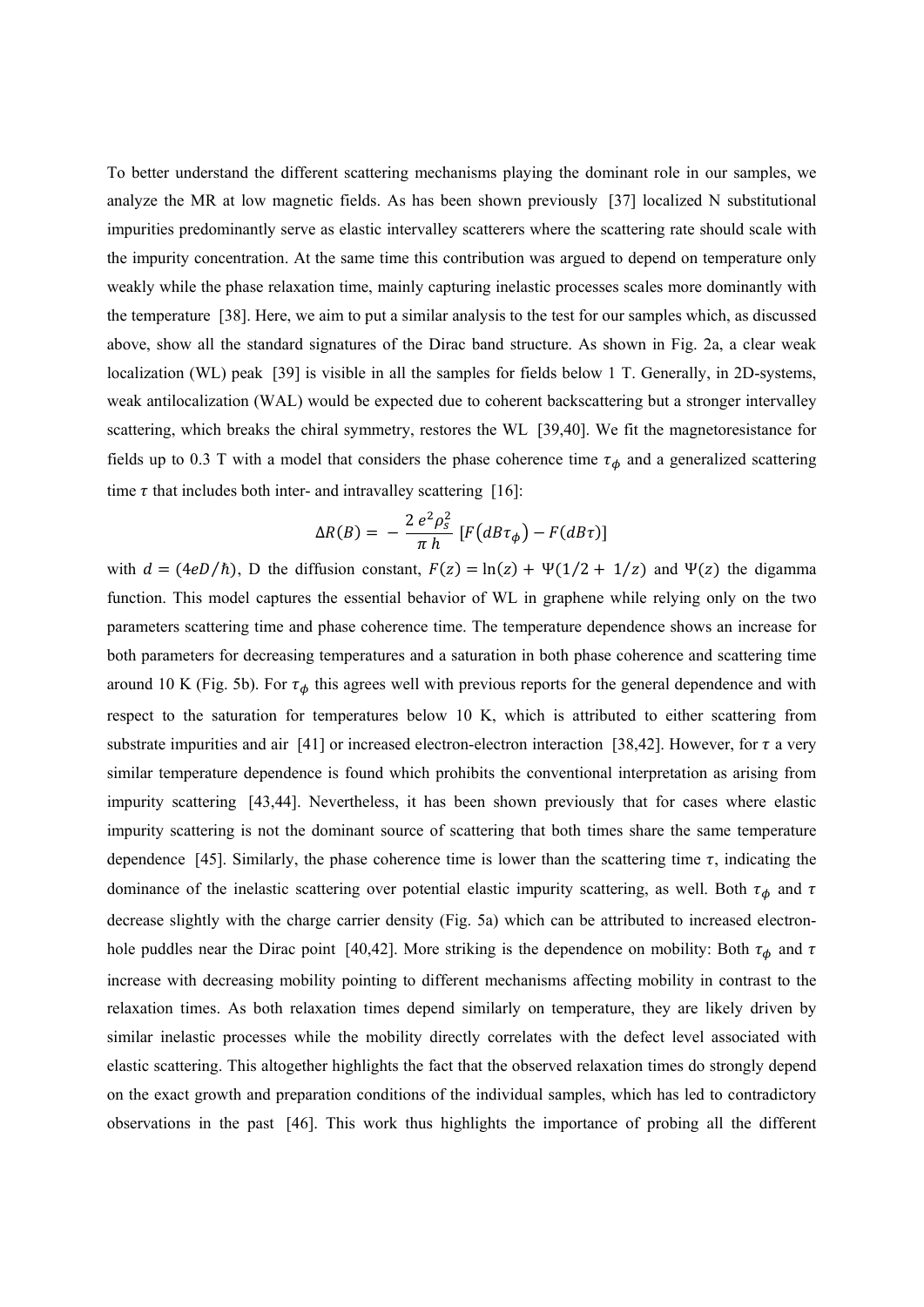parameters for a given sample since distinct probes access different physics and might lead to different conclusions if not tested against each other. Further WL-studies with higher resolution could enable disentangling inter- and intravalley scattering, which might show a dependence of defects and dopants on the two scattering components respectively. That way the reduction in scattering times could be attributed more clearly to the different types of scatterers.

## **4. Conclusions**

We have studied the influence of N-doping and defects in graphene on both the band structure and charge carrier scattering mechanisms. Doping graphene with up to 1% nitrogen leads to a change in the slope of the linear bands but the overall band structure of Dirac fermion charge carriers is retained as shown by the non-trivial Berry phase. The charge carrier mobility is decreased for the sample with higher defect density, which thus leads to stronger elastic, short-range scattering. The scattering times as extracted from the WL measurements are likely due to inelastic processes both from the defects and doping present in the samples. The lowest values for the scattering in sample C could be due to scattering at the localized Ndopants which break the phase coherence. Generally, we have shown that the band structure is overall robust to these perturbations generated by the N-doping and the defects and no significant transport gap is opened for either of the samples. To achieve substantial band structure modifications the amount of doping could be increased or the type of dopant varied.

### **Acknowledgments**

MLB thanks Libor Smejkal and Thomas Gauntlett Saunderson for stimulating discussions on the band structure and Berry phase, Leon Prädel for XPS measurements and Nils-Eike Weber for developing experimental procedures for preparing doped graphene. MG thanks the visiting professorship program of the Centre for Dynamics and Topology and Johannes Gutenberg-University Mainz. This work was financially supported by the DFG primarily through the Priority Program Graphene SPP 1459 (130170629), SFB TRR 173 Spin + X, Projects A01 and B02 (268565370) and the Forschungsinitiative Rheinland-Pfalz through the Center for Dynamics and Topology (TopDyn).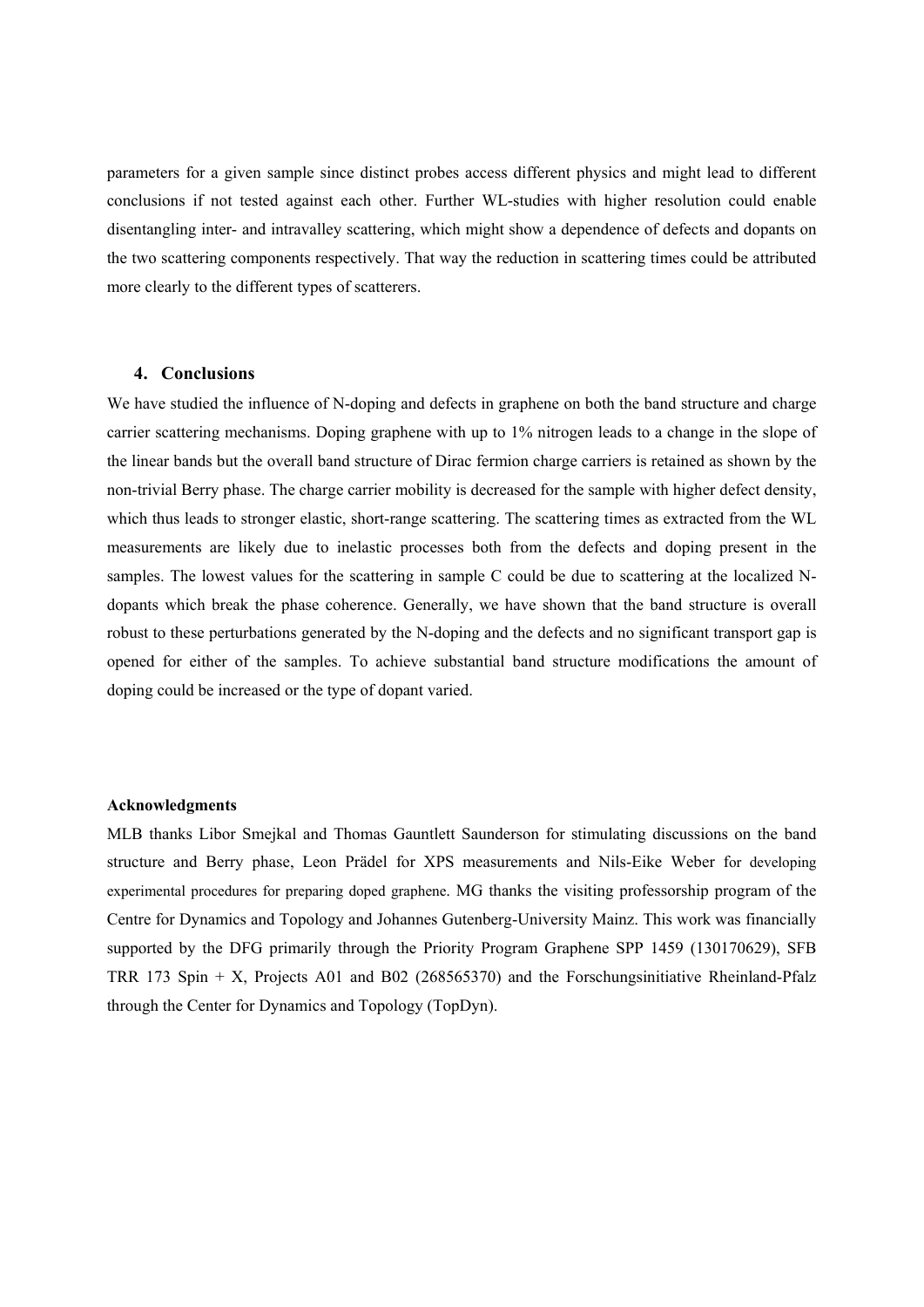#### **Bibliography**

- [1] L. S. Panchakarla, K. S. Subrahmanyam, S. K. Saha, A. Govindaraj, H. R. Krishnamurthy, U. V. Waghmare, and C. N. R. Rao, *Synthesis, Structure, and Properties of Boron- and Nitrogen-Doped Graphene*, Adv. Mater. **21**, 4726 (2009).
- [2] F. Joucken, L. Henrard, and J. Lagoute, *Electronic Properties of Chemically Doped Graphene*, Phys. Rev. Mater. **3**, 110301 (2019).
- [3] A. K. Geim, *Graphene: Status and Prospects*, Science **324**, 1530 (2009).
- [4] A. H. Castro Neto, F. Guinea, N. M. R. Peres, K. S. Novoselov, and A. K. Geim, *The Electronic Properties of Graphene*, Rev. Mod. Phys. **81**, 109 (2009).
- [5] Y. Wen, B. Wang, C. Huang, L. Wang, and D. Hulicova‐Jurcakova, *Synthesis of Phosphorus-Doped Graphene and Its Wide Potential Window in Aqueous Supercapacitors*, Chem. – Eur. J. **21**, 80 (2015).
- [6] Z. Yang, Z. Yao, G. Li, G. Fang, H. Nie, Z. Liu, X. Zhou, X. Chen, and S. Huang, *Sulfur-Doped Graphene as an Efficient Metal-Free Cathode Catalyst for Oxygen Reduction*, ACS Nano **6**, 205 (2012).
- [7] K. Kakaei and A. Balavandi, *Hierarchically Porous Fluorine-Doped Graphene Nanosheets as Efficient Metal-Free Electrocatalyst for Oxygen Reduction in Gas Diffusion Electrode*, J. Colloid Interface Sci. **490**, 819 (2017).
- [8] C. A. Howard, M. P. M. Dean, and F. Withers, *Phonons in Potassium-Doped Graphene: The Effects of Electron-Phonon Interactions, Dimensionality, and Adatom Ordering*, Phys. Rev. B **84**, 241404 (2011).
- [9] Y. Wang, Y. Shao, D. W. Matson, J. Li, and Y. Lin, *Nitrogen-Doped Graphene and Its Application in Electrochemical Biosensing*, ACS Nano **4**, 1790 (2010).
- [10] S. Kaushal, M. Kaur, N. Kaur, V. Kumari, and P. Pal Singh, *Heteroatom-Doped Graphene as Sensing Materials: A Mini Review*, RSC Adv. **10**, 28608 (2020).
- [11] A. L. M. Reddy, A. Srivastava, S. R. Gowda, H. Gullapalli, M. Dubey, and P. M. Ajayan, *Synthesis Of Nitrogen-Doped Graphene Films For Lithium Battery Application*, ACS Nano **4**, 6337 (2010).
- [12] Y. Wang, Y. Shen, Y. Zhou, Z. Xue, Z. Xi, and S. Zhu, *Heteroatom-Doped Graphene for Efficient NO Decomposition by Metal-Free Catalysis*, ACS Appl. Mater. Interfaces **10**, 36202 (2018).
- [13] P. Rosenzweig, H. Karakachian, D. Marchenko, K. Küster, and U. Starke, *Overdoping Graphene Beyond the van Hove Singularity*, Phys. Rev. Lett. **125**, 176403 (2020).
- [14] H. I. Wang, M.-L. Braatz, N. Richter, K.-J. Tielrooij, Z. Mics, H. Lu, N.-E. Weber, K. Müllen, D. Turchinovich, M. Kläui, and M. Bonn, *Reversible Photochemical Control of Doping Levels in Supported Graphene*, J. Phys. Chem. C **121**, 4083 (2017).
- [15] Y. Ito, C. Christodoulou, M. V. Nardi, N. Koch, H. Sachdev, and K. Müllen, *Chemical Vapor Deposition of N-Doped Graphene and Carbon Films: The Role of Precursors and Gas Phase*, ACS Nano **8**, 3337 (2014).
- [16] M. Rein, N. Richter, K. Parvez, X. Feng, H. Sachdev, M. Kläui, and K. Müllen, *Magnetoresistance and Charge Transport in Graphene Governed by Nitrogen Dopants*, ACS Nano **9**, 1360 (2015).
- [17] A. C. Ferrari, J. C. Meyer, V. Scardaci, C. Casiraghi, M. Lazzeri, F. Mauri, S. Piscanec, D. Jiang, K. S. Novoselov, S. Roth, and A. K. Geim, *Raman Spectrum of Graphene and Graphene Layers*, Phys. Rev. Lett. **97**, 187401 (2006).
- [18] L. M. Malard, M. A. Pimenta, G. Dresselhaus, and M. S. Dresselhaus, *Raman Spectroscopy in Graphene*, Phys. Rep. **473**, 51 (2009).
- [19] G. S. Papanai, I. Sharma, and B. K. Gupta, *Probing Number of Layers and Quality Assessment of Mechanically Exfoliated Graphene via Raman Fingerprint*, Mater. Today Commun. **22**, 100795 (2020).
- [20] J. E. Lee, G. Ahn, J. Shim, Y. S. Lee, and S. Ryu, *Optical Separation of Mechanical Strain from Charge Doping in Graphene*, Nat. Commun. **3**, 1024 (2012).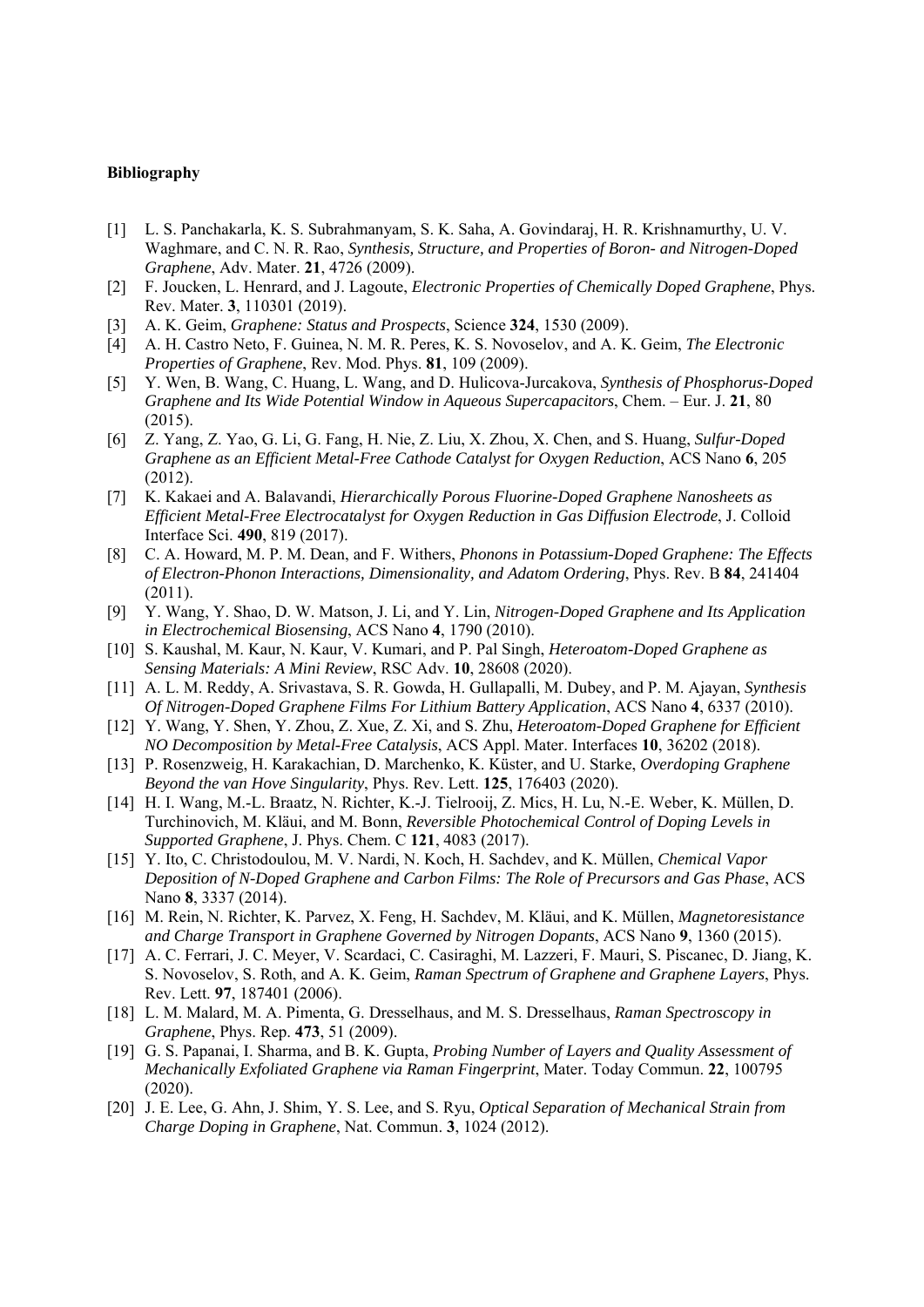- [21] J. Kotakoski, A. V. Krasheninnikov, U. Kaiser, and J. C. Meyer, *From Point Defects in Graphene to Two-Dimensional Amorphous Carbon*, Phys. Rev. Lett. **106**, 105505 (2011).
- [22] C. Neumann, S. Reichardt, P. Venezuela, M. Drögeler, L. Banszerus, M. Schmitz, K. Watanabe, T. Taniguchi, F. Mauri, B. Beschoten, S. V. Rotkin, and C. Stampfer, *Raman Spectroscopy as Probe of Nanometre-Scale Strain Variations in Graphene*, Nat. Commun. **6**, 8429 (2015).
- [23] F. Tuinstra and J. L. Koenig, *Raman Spectrum of Graphite*, J. Chem. Phys. **53**, 1126 (1970).
- [24] M. M. Lucchese, F. Stavale, E. H. M. Ferreira, C. Vilani, M. V. O. Moutinho, R. B. Capaz, C. A. Achete, and A. Jorio, *Quantifying Ion-Induced Defects and Raman Relaxation Length in Graphene*, Carbon **48**, 1592 (2010).
- [25] Z. Tan, C. Tan, L. Ma, G. T. Liu, L. Lu, and C. L. Yang, *Shubnikov-de Haas Oscillations of a Single Layer Graphene under Dc Current Bias*, Phys. Rev. B **84**, 115429 (2011).
- [26] P. Rani and V. K. Jindal, *Designing Band Gap of Graphene by B and N Dopant Atoms*, RSC Adv **3**, 802 (2013).
- [27] K. Iyakutti, E. M. Kumar, I. Lakshmi, R. Thapa, R. Rajeswarapalanichamy, V. J. Surya, and Y. Kawazoe, *Effect of Surface Doping on the Band Structure of Graphene: A DFT Study*, J. Mater. Sci. Mater. Electron. **27**, 2728 (2016).
- [28] J. Lee, S. Kwon, S. Kwon, M. Cho, K. Kim, T. Han, and S. Lee, *Tunable Electronic Properties of Nitrogen and Sulfur Doped Graphene: Density Functional Theory Approach*, Nanomaterials **9**, 268 (2019).
- [29] I. M. Lifshitz and A. M. Kosevich, *Theory of Magnetic Susceptibility in Metals at Low Temperatures*, Zh Eksp Teor Fiz **29**, 636 (1955).
- [30] Y. Cao, V. Fatemi, A. Demir, S. Fang, S. L. Tomarken, J. Y. Luo, J. D. Sanchez-Yamagishi, K. Watanabe, T. Taniguchi, E. Kaxiras, R. C. Ashoori, and P. Jarillo-Herrero, *Correlated Insulator Behaviour at Half-Filling in Magic-Angle Graphene Superlattices*, Nature **556**, 80 (2018).
- [31] V. Ariel and A. Natan, *Electron Effective Mass in Graphene*, in *2013 International Conference on Electromagnetics in Advanced Applications (ICEAA)* (Torino, 2013), pp. 696–698.
- [32] Y. Zhang, Y.-W. Tan, H. L. Stormer, and P. Kim, *Experimental Observation of the Quantum Hall Effect and Berry's Phase in Graphene*, Nature **438**, 201 (2005).
- [33] E. Tiras, S. Ardali, T. Tiras, E. Arslan, S. Cakmakyapan, O. Kazar, J. Hassan, E. Janzén, and E. Ozbay, *Effective Mass of Electron in Monolayer Graphene: Electron-Phonon Interaction*, J. Appl. Phys. **113**, 043708 (2013).
- [34] E. Zion, A. Butenko, A. Sharoni, M. Kaveh, and I. Shlimak, *Charge Carrier Transport Asymmetry in Monolayer Graphene*, Phys. Rev. B **96**, 245143 (2017).
- [35] K.-K. Bai, Y.-C. Wei, J.-B. Qiao, S.-Y. Li, L.-J. Yin, W. Yan, J.-C. Nie, and L. He, *Detecting Giant Electron-Hole Asymmetry in a Graphene Monolayer Generated by Strain and Charged-Defect Scattering via Landau Level Spectroscopy*, Phys. Rev. B **92**, 121405 (2015).
- [36] D. R. Cooper, B. D'Anjou, N. Ghattamaneni, B. Harack, M. Hilke, A. Horth, N. Majlis, M. Massicotte, L. Vandsburger, E. Whiteway, and V. Yu, *Experimental Review of Graphene*, ISRN Condens. Matter Phys. **2012**, 1 (2012).
- [37] J. Li, L. Lin, D. Rui, Q. Li, J. Zhang, N. Kang, Y. Zhang, H. Peng, Z. Liu, and H. Q. Xu, *Electron– Hole Symmetry Breaking in Charge Transport in Nitrogen-Doped Graphene*, ACS Nano **11**, 4641 (2017).
- [38] F. V. Tikhonenko, D. W. Horsell, R. V. Gorbachev, and A. K. Savchenko, *Weak Localization in Graphene Flakes*, Phys. Rev. Lett. **100**, 056802 (2008).
- [39] E. McCann, K. Kechedzhi, V. I. Fal'ko, H. Suzuura, T. Ando, and B. L. Altshuler, *Weak-Localization Magnetoresistance and Valley Symmetry in Graphene*, Phys. Rev. Lett. **97**, 146805 (2006).
- [40] D.-K. Ki, D. Jeong, J.-H. Choi, H.-J. Lee, and K.-S. Park, *Inelastic Scattering in a Monolayer Graphene Sheet: A Weak-Localization Study*, Phys. Rev. B **78**, 125409 (2008).
- [41] C. Chuang, L.-H. Lin, N. Aoki, T. Ouchi, A. M. Mahjoub, T.-P. Woo, R. K. Puddy, Y. Ochiai, C. G. Smith, and C.-T. Liang, *Mesoscopic Conductance Fluctuations in Multi-Layer Graphene*, Appl. Phys. Lett. **103**, 043117 (2013).